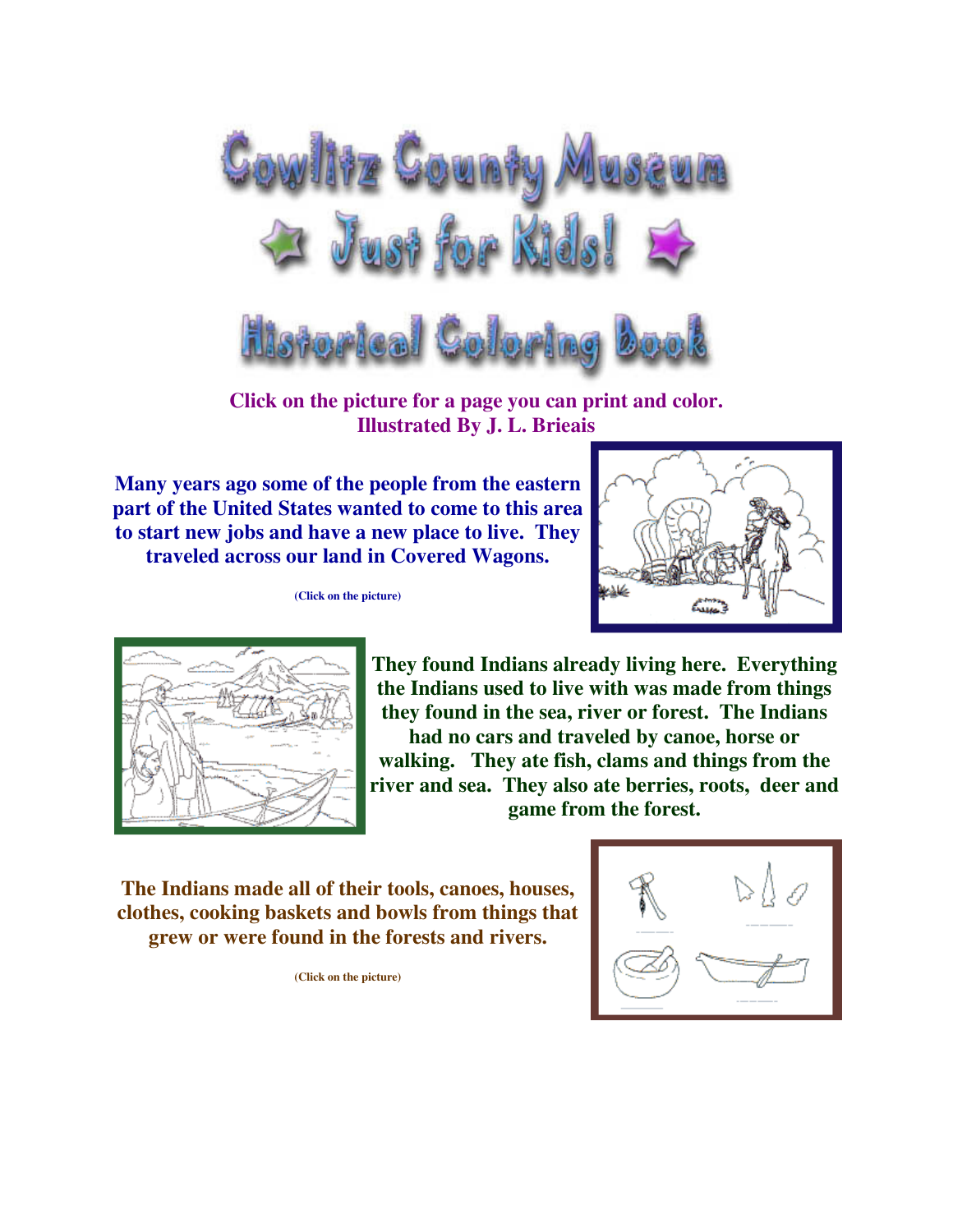

**The settlers made their houses from trees that they cut down. They cut trees and pulled out the stumps so they could grow some plants to eat. They hunted in the forests to get meat to eat. This is a picture of Ben's Cabin. Come and visit the museum and you will see this very cabin.**

**The settlers found that they could cut the huge trees and sell the lumber to people in the new cities that were being built in our area.** 

**(Click on the picture)**





**They made or bought tools to use as they worked in the forests cutting down the trees. You will see some of these tools at the museum.**

**(Click on the picture)**

**Soon they were able to get or make trains that could help them bring the huge logs down from the hills to the water where they could ship the logs to cities.** 





**They didn't have any cars here yet and the roads were just paths in the dirt. They found it easiest to travel by riverboat or train when they needed to go to the city. They also rode their horses or in a wagon pulled by a horse or oxen.**